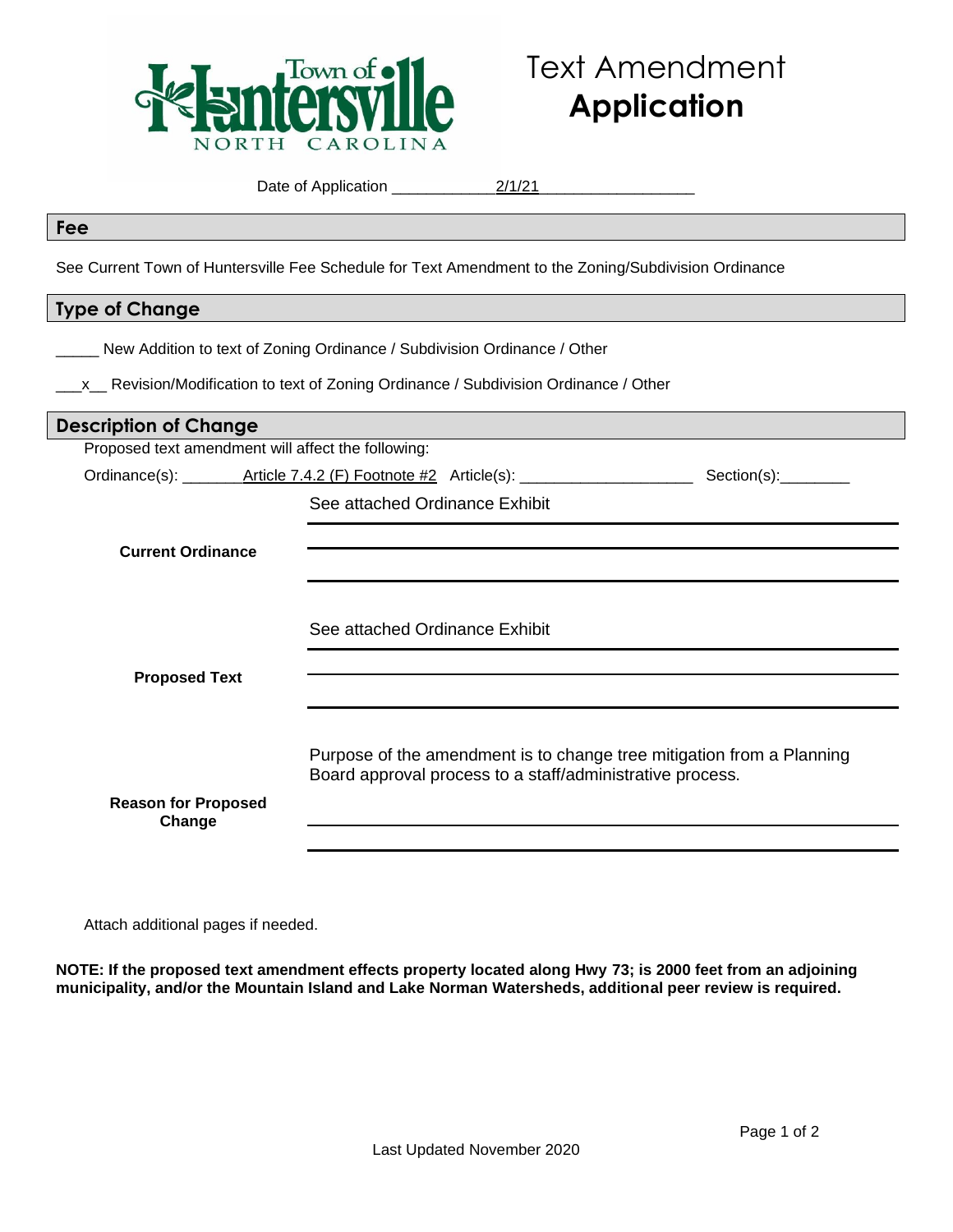| <b>Applicant</b>                                                                                                                                              |  |  |
|---------------------------------------------------------------------------------------------------------------------------------------------------------------|--|--|
| Printed Name_______Huntersville Board of Commissioners__________________________                                                                              |  |  |
|                                                                                                                                                               |  |  |
|                                                                                                                                                               |  |  |
| Email <b>Email Email Email Email Email Email Email Email Email Email Email Email Email Email Email Email Email Email Email Email Email Email Email Email </b> |  |  |
| Address of Applicant _________105 Gilead Road - Third Floor. PO Box 664 Huntersville, NC 28070_______                                                         |  |  |
| <b>Property Owner (if different than applicant)</b>                                                                                                           |  |  |
|                                                                                                                                                               |  |  |
|                                                                                                                                                               |  |  |
|                                                                                                                                                               |  |  |
|                                                                                                                                                               |  |  |
|                                                                                                                                                               |  |  |

\* Property owner hereby grants permission to the Town of Huntersville personnel to enter the subject property for any purpose required in processing this application.

 Every owner of each parcel included in this application, or the owner (s) duly authorized agent, must sign this application. If signed by an agent on behalf of the Owner, this petition MUST be accompanied by a Limited Power of Attorney signed by the property owner (s) and notarized, specifically authorizing the agent to act on the owner (s) behalf in signing this application. Failure of each owner, or their duly authorized agent, to sign, or failure to include the authority of the agent signed by the property owner, will result in an INVALID APPLICATION. **If additional space is needed for signatures, attach the Town of Huntersville Signature Addendum Form.**

## **Contact Information**

| <b>Town of Huntersville</b> |  |
|-----------------------------|--|
| <b>Planning Department</b>  |  |
| PO Box 664                  |  |
| Huntersville, NC 28070      |  |

Phone: 704-875-7000 **Planning Department** Fax: 704-875-6546

Physical Address: 105 Gilead Road, Third Floor, Huntersville, NC 28078 Website: <https://www.huntersville.org/228/Planning-Department>

Date Received By Planning Department: 2/1/21\_

Staff Initials: **BP**